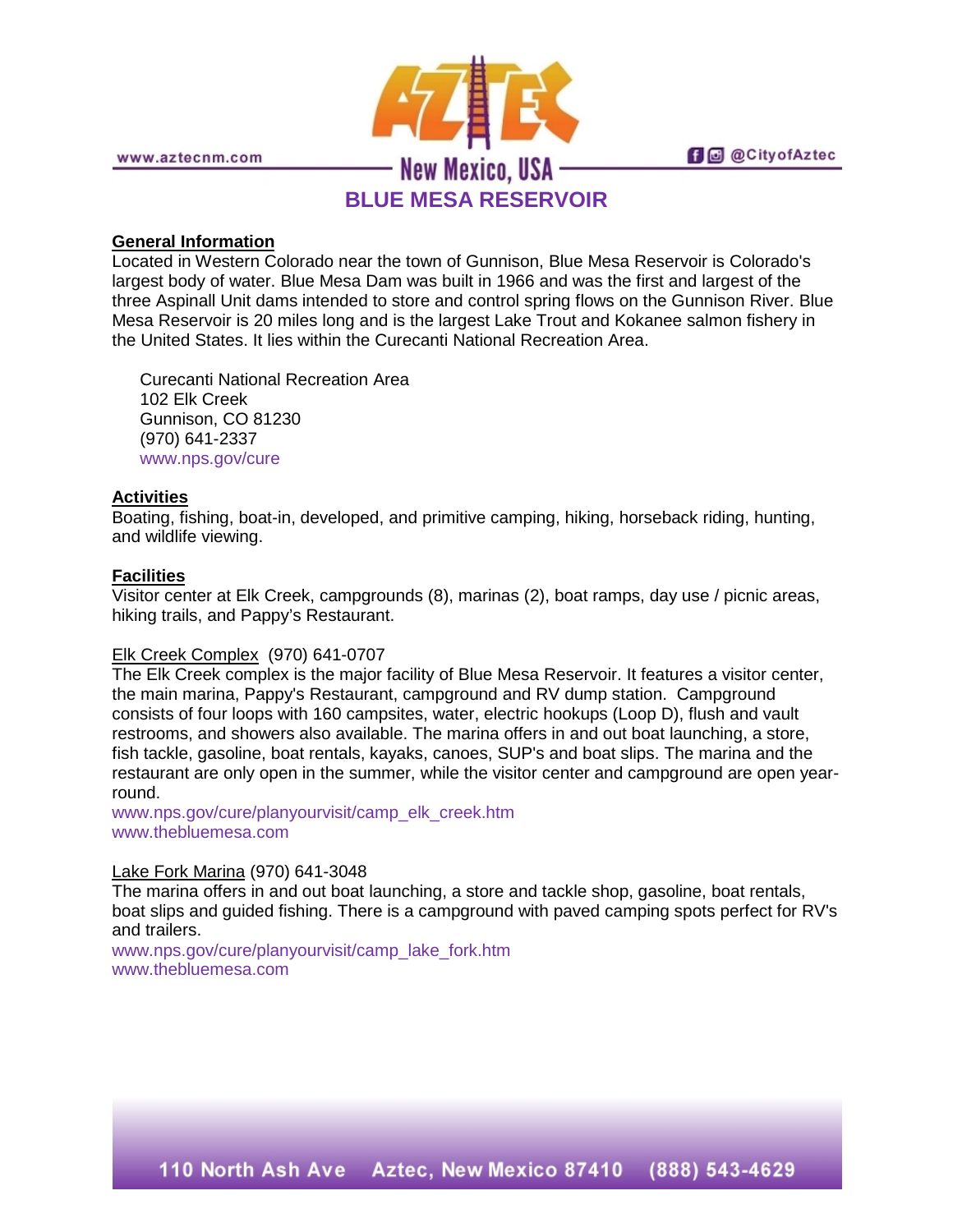| Campgrounds           | Electric | # of Sites RVs |     | Accessible Sites | <b>Showers</b> | <b>Dump Station</b> | Reservable |
|-----------------------|----------|----------------|-----|------------------|----------------|---------------------|------------|
| <b>Dry Gulch</b>      | No       | 9              | Yes | No               | No             | No                  | No         |
| <b>East Elk Creek</b> | No       |                | Yes | No               | No             | No                  | Yes        |
| <b>Elk Creek</b>      | Yes      | 160            | Yes | Yes              | Yes            | Yes                 | Yes        |
| Gateview              | No       | 6              | No  | No               | No             | No                  | No         |
| <b>Lake Fork</b>      | No       | 90             | Yes | Yes              | Yes            | Yes                 | Yes        |
| Ponderosa             | No       | 28             | Yes | No               | No             | <b>No</b>           | No         |
| <b>Red Creek</b>      | No       | 2              | Yes | No               | No             | No                  | Yes        |
| <b>Stevens Creek</b>  | No       | 53             | Yes | Yes              | No             | No                  | Yes        |

## **Fees**

Campground fees.

Fishing license is required from the Colorado Parks and Wildlife.

### **Fishing**

Rainbow, lake, and brown trout, kokanee salmon, yellow perch, and longnose/white sucker are caught within the lake. Fishing restrictions are enforced.

### **Fishing License**

Colorado Parks and Wildlife (800) 244-5613 [cpw.state.co.us/thingstodo/Pages/Fishing.aspx](http://cpw.state.co.us/thingstodo/Pages/Fishing.aspx)

#### **Water Recreation**

Numerous boat ramps/launch (6), boat rentals available at Elk Creek marina. Kayaking, sailing, windsurfing, and water skiing are very popular. Blue Dam Reservoir is designated as a Gold Medal & Wild Trout Water, which makes is a fishing paradise. Ice fishing is popular in the area of Iola Basin.